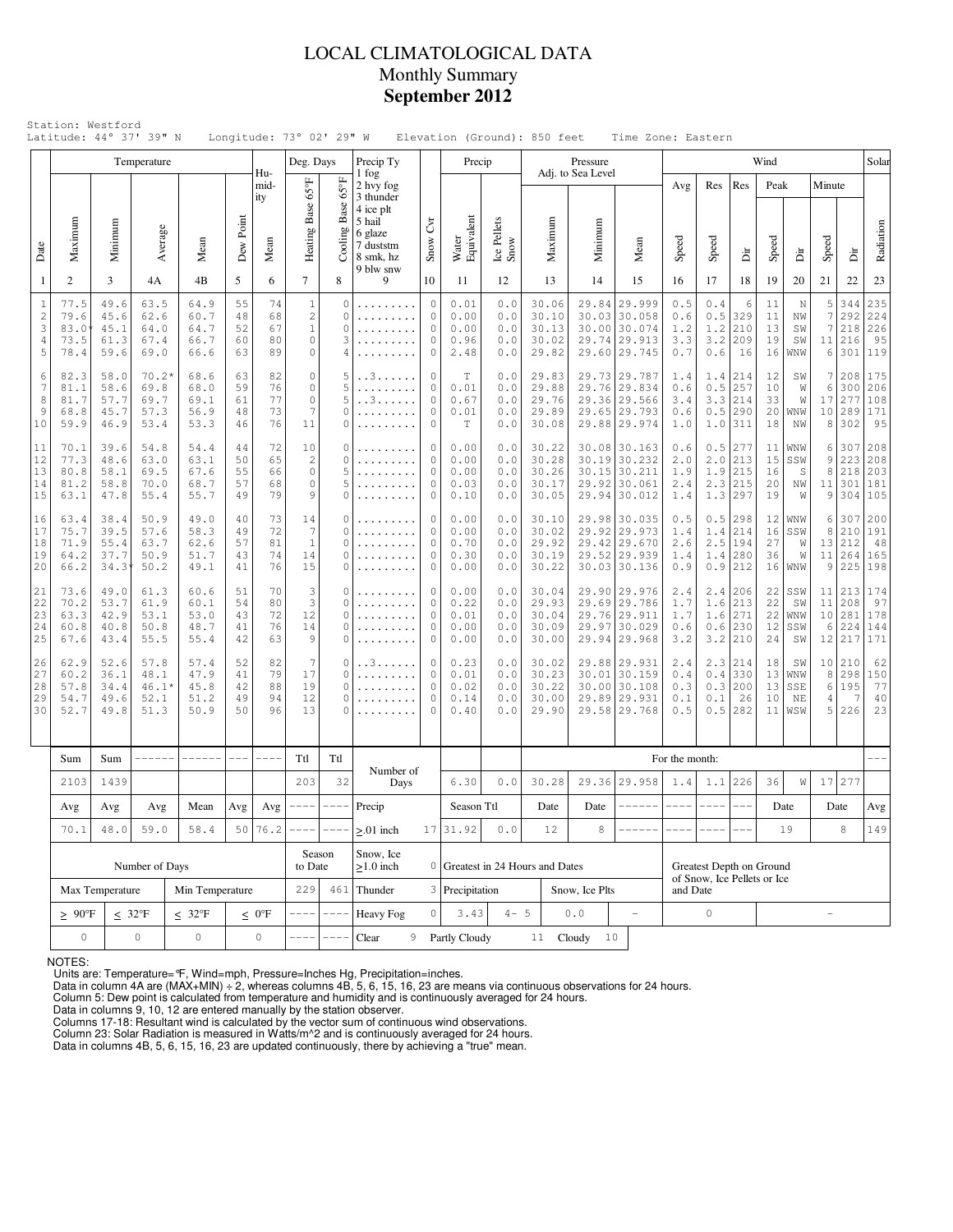# OBSERVATIONS AT 3-HOUR INTERVALS **September 2012: Westford**

|                                                  |                                                                                                                                                                                                                                                                                                                                                                                                                                                                                         |                                                                                                      |                                                              |                                              |                                              |                                                    |                                                                | Wind                                                                                               |                                                                                       |                                                              |                                                                                            |                                                              |                                              |                                              |                                                                       |                                                          | Wind                                                                                            |                                                                      |                                                              |                                                                                                         |                                                              |                                              |                                              |                                                                        |                                                                  | Wind                                                                 |                                                                                                                          |
|--------------------------------------------------|-----------------------------------------------------------------------------------------------------------------------------------------------------------------------------------------------------------------------------------------------------------------------------------------------------------------------------------------------------------------------------------------------------------------------------------------------------------------------------------------|------------------------------------------------------------------------------------------------------|--------------------------------------------------------------|----------------------------------------------|----------------------------------------------|----------------------------------------------------|----------------------------------------------------------------|----------------------------------------------------------------------------------------------------|---------------------------------------------------------------------------------------|--------------------------------------------------------------|--------------------------------------------------------------------------------------------|--------------------------------------------------------------|----------------------------------------------|----------------------------------------------|-----------------------------------------------------------------------|----------------------------------------------------------|-------------------------------------------------------------------------------------------------|----------------------------------------------------------------------|--------------------------------------------------------------|---------------------------------------------------------------------------------------------------------|--------------------------------------------------------------|----------------------------------------------|----------------------------------------------|------------------------------------------------------------------------|------------------------------------------------------------------|----------------------------------------------------------------------|--------------------------------------------------------------------------------------------------------------------------|
| Hour                                             | Sunshine                                                                                                                                                                                                                                                                                                                                                                                                                                                                                | Temperature<br>Dew Point<br>Humidity<br>Direction<br>Pressure<br>Rainfall<br>Speed<br>rate<br>SEP 01 |                                                              |                                              |                                              |                                                    |                                                                |                                                                                                    | Gust                                                                                  | Sunshine                                                     | Pressure                                                                                   | Rainfall<br>rate                                             | Temperature                                  | Dew Poin                                     | Humidity                                                              | Direction                                                | Speed                                                                                           | Gust                                                                 | Sunshine                                                     | Pressure                                                                                                | Rainfall<br>rate                                             | Temperature                                  | Dew Point                                    | Humidity                                                               | Direction                                                        | Speed                                                                | Gust                                                                                                                     |
|                                                  |                                                                                                                                                                                                                                                                                                                                                                                                                                                                                         |                                                                                                      |                                                              |                                              |                                              |                                                    |                                                                |                                                                                                    |                                                                                       |                                                              |                                                                                            |                                                              | SEP 02                                       |                                              |                                                                       |                                                          |                                                                                                 |                                                                      |                                                              |                                                                                                         |                                                              | SEP 03                                       |                                              |                                                                        |                                                                  |                                                                      |                                                                                                                          |
| 01<br>04<br>07<br>10<br>13<br>16<br>19<br>22     | 29.86<br>0.00<br>96<br>06<br>0<br>0<br>64<br>63<br>29.92<br>0.00<br>02<br>$\circ$<br>0<br>59<br>58<br>96<br>29.99<br>0.00<br>02<br>$\circ$<br>57<br>96<br>21<br>56<br>30.05<br>28<br>524<br>0.00<br>70<br>73<br>$\circ$<br>61<br>30.05<br>738<br>0.00<br>76<br>56<br>50<br>0 <sub>0</sub><br>$\circ$<br>522<br>30.02<br>0.00<br>77<br>45<br>35<br>$\mathbf{1}$<br>54<br>30.02<br>25<br>0.00<br>51<br>54<br>04<br>$\circ$<br>68<br>30.06<br>0<br>0.00<br>53<br>46<br>78<br>04<br>$\circ$ |                                                                                                      |                                                              |                                              |                                              |                                                    | 0<br>$\mathbb O$<br>$\mathbf 1$<br>5<br>9<br>9<br>3<br>$\circ$ | 0<br>$\Omega$<br>16<br>527<br>580<br>522<br>21<br>$\circ$                                          | 30.05<br>30.04<br>30.05<br>30.07<br>30.06<br>30.04<br>30.06<br>30.09                  | 0.00<br>0.00<br>0.00<br>0.00<br>0.00<br>0.00<br>0.00<br>0.00 | 49<br>48<br>47<br>70<br>76<br>79<br>69<br>52                                               | 44<br>45<br>45<br>54<br>52<br>52<br>50<br>46                 | 83<br>89<br>94<br>58<br>44<br>39<br>50<br>80 | 04<br>04<br>04<br>05<br>34<br>02<br>01<br>01 | 0<br>0<br>0<br>0<br>$\overline{\mathbf{c}}$<br>$\mathbf{1}$<br>0<br>0 | 0<br>0<br>0<br>0<br>7<br>5<br>0<br>0                     | 0<br>0<br>18<br>520<br>729<br>501<br>18<br>0                                                    | 30.11<br>30.10<br>30.13<br>30.12<br>30.08<br>30.04<br>30.00<br>30.02 | 0.00<br>0.00<br>0.00<br>0.00<br>0.00<br>0.00<br>0.00<br>0.00 | 48<br>46<br>46<br>70<br>79<br>83<br>74<br>68                                                            | 44<br>44<br>44<br>57<br>56<br>54<br>55<br>55                 | 87<br>91<br>94<br>62<br>45<br>38<br>51<br>63 | 01<br>01<br>01<br>22<br>20<br>21<br>19<br>19 | 0<br>0<br>0<br>$\frac{2}{5}$<br>4<br>0<br>3                            | 0<br>$\mathbb O$<br>$\mathbb O$<br>7<br>12<br>$\frac{8}{3}$<br>8 |                                                                      |                                                                                                                          |
|                                                  |                                                                                                                                                                                                                                                                                                                                                                                                                                                                                         |                                                                                                      |                                                              | SEP 04                                       |                                              |                                                    |                                                                |                                                                                                    |                                                                                       |                                                              |                                                                                            |                                                              | SEP 05                                       |                                              |                                                                       |                                                          |                                                                                                 |                                                                      |                                                              |                                                                                                         |                                                              | SEP 06                                       |                                              |                                                                        |                                                                  |                                                                      |                                                                                                                          |
| 01<br>04<br>07<br>10<br>13<br>16<br>19<br>22     | 0<br>0<br>7<br>86<br>199<br>265<br>$\circ$<br>0                                                                                                                                                                                                                                                                                                                                                                                                                                         | 30.01<br>29.99<br>29.99<br>29.97<br>29.93<br>29.86<br>29.83<br>29.80                                 | 0.00<br>0.00<br>0.00<br>0.00<br>0.00<br>0.00<br>0.00<br>0.60 | 67<br>67<br>62<br>63<br>70<br>73<br>68<br>64 | 56<br>55<br>56<br>59<br>62<br>65<br>62<br>62 | 67<br>66<br>82<br>86<br>78<br>75<br>80<br>93       | 21<br>22<br>21<br>19<br>20<br>21<br>12<br>10                   | 4<br>$\overline{7}$<br>3<br>3<br>$\overline{4}$<br>$\overline{4}$<br>$\circ$<br>$\circ$            | 11<br>15<br>13<br>11<br>13<br>11<br>3<br>$\overline{c}$                               | 0<br>0<br>7<br>56<br>399<br>250<br>16<br>$\circ$             | 29.70<br>29.62<br>29.71<br>29.76<br>29.78<br>29.77<br>29.77<br>29.80                       | 0.43<br>0.15<br>0.00<br>0.00<br>0.00<br>0.00<br>0.00<br>0.00 | 64<br>64<br>63<br>63<br>71<br>75<br>71<br>63 | 62<br>62<br>61<br>62<br>66<br>64<br>64<br>61 | 96<br>96<br>96<br>97<br>84<br>70<br>80<br>93                          | 02<br>01<br>01<br>01<br>0 <sub>0</sub><br>30<br>12<br>12 | 2<br>3<br>$\mathbb O$<br>0<br>0<br>0<br>0<br>0                                                  | 10<br>11<br>5<br>10<br>4<br>3<br>0<br>0                              | 0<br>0<br>37<br>392<br>758<br>105<br>30<br>0                 | 29.80<br>29.80<br>29.83<br>29.81<br>29.78<br>29.74<br>29.76<br>29.80                                    | 0.00<br>0.00<br>0.00<br>0.00<br>0.00<br>0.00<br>0.00<br>0.00 | 60<br>59<br>59<br>72<br>80<br>77<br>73<br>66 | 59<br>58<br>58<br>65<br>67<br>65<br>65<br>62 | 96<br>96<br>97<br>79<br>65<br>66<br>77<br>87                           | 12<br>12<br>12<br>21<br>20<br>20<br>21<br>20                     | 0<br>0<br>0<br>4<br>5<br>0<br>4<br>$\overline{\mathbf{c}}$           | 0<br>$\mathbb O$<br>$\mathbb O$<br>8<br>$\begin{smallmatrix}1&0\\&3\end{smallmatrix}$<br>$\frac{9}{7}$                   |
|                                                  | 07<br>SEP                                                                                                                                                                                                                                                                                                                                                                                                                                                                               |                                                                                                      |                                                              |                                              |                                              |                                                    |                                                                |                                                                                                    |                                                                                       |                                                              |                                                                                            | SEP 08                                                       |                                              |                                              |                                                                       |                                                          |                                                                                                 |                                                                      |                                                              |                                                                                                         | SEP 09                                                       |                                              |                                              |                                                                        |                                                                  |                                                                      |                                                                                                                          |
| 01<br>04<br>07<br>10<br>13<br>16<br>19<br>22     | 0<br>0<br>19<br>471<br>693<br>462<br>7<br>0                                                                                                                                                                                                                                                                                                                                                                                                                                             | 29.81<br>29.82<br>29.85<br>29.88<br>29.87<br>29.84<br>29.82<br>29.79                                 | 0.00<br>0.00<br>0.00<br>0.00<br>0.00<br>0.00<br>0.00<br>0.00 | 64<br>59<br>59<br>72<br>78<br>81<br>69<br>62 | 62<br>58<br>58<br>63<br>59<br>58<br>60<br>56 | 93<br>95<br>96<br>74<br>52<br>46<br>72<br>79       | 23<br>23<br>23<br>27<br>27<br>23<br>22<br>21                   | 0<br>$\circ$<br>$\circ$<br>$\circ$<br>$\sqrt{2}$<br>3<br>$\circ$<br>$\circ$                        | 5<br>0<br>$\mathbb O$<br>5<br>8<br>8<br>0<br>$\mathbb O$                              | 0<br>0<br>25<br>366<br>276<br>169<br>5<br>0                  | 29.72<br>29.68<br>29.63<br>29.56<br>29.49<br>29.37<br>29.48<br>29.57                       | 0.00<br>0.00<br>0.00<br>0.00<br>0.00<br>0.00<br>0.00<br>0.00 | 69<br>68<br>69<br>75<br>77<br>78<br>62<br>61 | 58<br>62<br>63<br>64<br>63<br>65<br>59<br>58 | 68<br>80<br>81<br>70<br>61<br>64<br>91<br>92                          | 15 ا<br>18<br>21<br>19<br>22<br>19<br>18<br>20           | 1<br>$1\,$<br>$\overline{\mathbf{c}}$<br>8<br>6<br>4<br>0<br>4                                  | 5<br>7<br>13<br>19<br>18<br>10<br>$\circ$<br>14                      | 0<br>0<br>9<br>628<br>742<br>174<br>9<br>0                   | 29.70<br>29.73<br>29.77<br>29.81<br>29.81<br>29.80<br>29.83<br>29.87                                    | 0.00<br>0.00<br>0.00<br>0.00<br>0.00<br>0.00<br>0.00<br>0.00 | 54<br>51<br>46<br>60<br>66<br>68<br>59<br>52 | 48<br>47<br>43<br>50<br>52<br>49<br>49<br>45 | 80<br>86<br>89<br>70<br>60<br>51<br>69<br>79                           | 28<br>30<br>30<br>24<br>31<br>30<br>03<br>36                     | 3<br>0<br>0<br>3<br>3<br>$\mathsf{O}\xspace$<br>0<br>0               | 12<br>$\mathbb O$<br>$\mathbb O$<br>$\boldsymbol{7}$<br>$1\,0$<br>$\boldsymbol{7}$<br>$\mathbb O$<br>$\mathsf{O}\xspace$ |
|                                                  |                                                                                                                                                                                                                                                                                                                                                                                                                                                                                         |                                                                                                      |                                                              | SEP 10                                       |                                              |                                                    |                                                                |                                                                                                    |                                                                                       |                                                              |                                                                                            |                                                              | SEP 11                                       |                                              |                                                                       |                                                          |                                                                                                 |                                                                      |                                                              |                                                                                                         |                                                              | SEP 12                                       |                                              |                                                                        |                                                                  |                                                                      |                                                                                                                          |
| 01<br>04<br>07<br>10<br>13<br>16<br>19<br>22     | 0<br>0<br>9<br>656<br>279<br>165<br>11<br>0                                                                                                                                                                                                                                                                                                                                                                                                                                             | 29.90<br>29.89<br>29.93<br>29.98<br>29.99<br>29.99<br>30.02<br>30.07                                 | 0.00<br>0.00<br>0.00<br>0.00<br>0.00<br>0.00<br>0.00<br>0.00 | 48<br>52<br>52<br>54<br>58<br>58<br>55<br>49 | 46<br>49<br>49<br>47<br>45<br>45<br>43<br>42 | 91<br>89<br>87<br>78<br>61<br>62<br>63<br>78       | 36<br>31<br>31<br>03<br>32<br>28<br>30<br>04                   | $\circ$<br>$\circ$<br>$\mathbf{1}$<br>$\mathbb O$<br>$\mathbf{1}$<br>$\circ$<br>$\circ$<br>$\circ$ | 0<br>$\mathbf{2}$<br>6<br>$\overline{6}$<br>10<br>6<br>5<br>0                         | 0<br>$\mathbf 0$<br>14<br>427<br>710<br>468<br>11<br>0       | 30.08<br>30.11<br>30.18<br>30.22<br>30.20<br>30.16<br>30.15<br>30.18                       | 0.00<br>0.00<br>0.00<br>0.00<br>0.00<br>0.00<br>0.00<br>0.00 | 49<br>42<br>41<br>60<br>65<br>70<br>60<br>51 | 42<br>39<br>39<br>48<br>46<br>47<br>48<br>45 | 78<br>89<br>93<br>66<br>50<br>45<br>65<br>82                          | 33 <br>33<br>33<br>21<br>26<br>19<br>22<br>22            | 0<br>0<br>0<br>$\overline{\mathbf{c}}$<br>3<br>$\mathbb O$<br>0<br>0                            | 0<br>0<br>0<br>4<br>6<br>5<br>0<br>0                                 | 0<br>0<br>16<br>485<br>686<br>457<br>7<br>0                  | 30.20<br>30.23<br>30.26<br>30.27<br>30.25<br>30.20<br>30.20<br>30.23                                    | 0.00<br>0.00<br>0.00<br>0.00<br>0.00<br>0.00<br>0.00<br>0.00 | 49<br>52<br>52<br>65<br>74<br>77<br>68<br>63 | 45<br>46<br>45<br>51<br>56<br>54<br>53<br>51 | 86 <sub>1</sub><br>79<br>78<br>61<br>53<br>45<br>57<br>66              | 22<br>20<br>21<br>21<br>24<br>22<br>20<br>20                     | 0<br>0<br>0<br>3<br>$\,1\,$<br>5<br>$\mathbf 1$<br>0                 | $\circ$<br>$\frac{5}{7}$<br>$13$<br>$1\,1$<br>12<br>6<br>6                                                               |
|                                                  |                                                                                                                                                                                                                                                                                                                                                                                                                                                                                         | SEP 13                                                                                               |                                                              |                                              |                                              |                                                    |                                                                |                                                                                                    |                                                                                       |                                                              |                                                                                            | SEP 14                                                       |                                              |                                              |                                                                       |                                                          |                                                                                                 |                                                                      |                                                              |                                                                                                         | SEP 15                                                       |                                              |                                              |                                                                        |                                                                  |                                                                      |                                                                                                                          |
| 01<br>04<br>07<br>10<br>13<br>16<br>19<br>22     | 0<br>0<br>18<br>457<br>7                                                                                                                                                                                                                                                                                                                                                                                                                                                                | 30.24<br>30.24<br>30.25<br>30.26<br>677 30.23<br>443 30.18<br>30.16<br>0 30.15                       | 0.00<br>0.00<br>0.00<br>0.00<br>0.00<br>0.00<br>0.00<br>0.00 | 62<br>59<br>59<br>69<br>78<br>80<br>71<br>64 | 51<br>50<br>52<br>57<br>60<br>59<br>58<br>56 | 68<br>73<br>77<br>66<br>55<br>48<br>63 22<br>76 20 | 120<br>21<br>21<br>23<br>$2\sqrt{4}$<br>$2\sqrt{1}$            | 1<br>$\sqrt{4}$<br>$\frac{2}{3}$<br>3<br>$\overline{4}$<br>$\mathbb O$<br>$\mathbf{1}$             | 6<br>7<br>$\boldsymbol{7}$<br>$1\,2$<br>9<br>$1\,1$<br>$\ensuremath{\mathsf{3}}$<br>5 | 0<br>$\circ$<br>26<br>357                                    | 30.16<br>30.15<br>30.14<br>30.11<br>712 30.06<br>297 30.00<br>7 29.94<br>0 29.94           | 0.00<br>0.00<br>0.00<br>0.00<br>0.00<br>0.00<br>0.00<br>0.00 | 62<br>63<br>60<br>70<br>80<br>79<br>71<br>67 | 55<br>55<br>54<br>59<br>63<br>60<br>56<br>55 | 79<br>76<br>81<br>69<br>56<br>$5\sqrt{2}$<br>58<br>65 18              | 20<br>21<br>20<br>22<br>19<br>$\overline{21}$<br> 21     | 1<br>3<br>$\mathbb O$<br>3<br>3<br>5<br>$\overline{c}$<br>0                                     | 6<br>9<br>5<br>11<br>9<br>7                                          | 0<br>0<br>9<br>171                                           | 29.97<br>29.96<br>30.00<br>30.04<br>10 338 30.04<br>15 174 30.02<br>0 30.01<br>0130.04                  | 0.00<br>0.00<br>0.00<br>0.00<br>0.00<br>0.00<br>0.00<br>0.00 | 58<br>57<br>54<br>55<br>59<br>59<br>53<br>51 | 55<br>53<br>48<br>52<br>50<br>47<br>46<br>47 | 89<br>86<br>81<br>87<br>73<br>65 29<br>76 30<br>88 20                  | 11  <br>26<br>28<br>30<br>30                                     | 0<br>$\,1$<br>3<br>0<br>$\overline{\mathbf{c}}$<br>$\,1\,$<br>0<br>0 | 0<br>$\mathcal{G}$<br>11<br>5<br>$\begin{array}{c} 11 \\ 7 \end{array}$<br>$\mathbb O$<br>0                              |
|                                                  |                                                                                                                                                                                                                                                                                                                                                                                                                                                                                         |                                                                                                      |                                                              | SEP 16                                       |                                              |                                                    |                                                                |                                                                                                    |                                                                                       |                                                              |                                                                                            |                                                              | SEP 17                                       |                                              |                                                                       |                                                          |                                                                                                 |                                                                      |                                                              |                                                                                                         |                                                              | SEP 18                                       |                                              |                                                                        |                                                                  |                                                                      |                                                                                                                          |
| $01_1$<br>04<br>07<br>10<br>13<br>16<br>19<br>22 |                                                                                                                                                                                                                                                                                                                                                                                                                                                                                         | 0, 30.04<br>0 30.04<br>12 30.07<br>$202$ 30.09<br>691 30.06<br>$452$ 30.00<br>0 29.99<br>0 30.00     | 0.00<br>0.00<br>0.00<br>0.00<br>0.00<br>0.00<br>0.00<br>0.00 | 46<br>42<br>39<br>53<br>58<br>63<br>50<br>41 | 42<br>39<br>37<br>41<br>39<br>41<br>42<br>38 | 88<br>62 29<br>48<br>45<br>72<br>88                | 85 05<br>05<br>93 05<br>28<br>30<br>29<br>29                   | 0<br>$\mathbb O$<br>$\mathbb O$<br>$\mathbf{2}$<br>$\sqrt{2}$<br>$\circ$<br>$\mathbb O$<br>$\circ$ | 0<br>0<br>0<br>6<br>8<br>$1\,$<br>$\mathbb O$<br>0                                    | 0                                                            | 0, 30.01<br>0 30.00<br>23 30.01<br>459 30.00<br>650 29.98<br>403 29.93<br>0 29.93<br>29.93 | 0.00<br>0.00<br>0.00<br>0.00<br>0.00<br>0.00<br>0.00<br>0.00 | 40<br>42<br>48<br>60<br>71<br>75<br>66<br>59 | 37<br>40<br>41<br>49<br>56<br>58<br>55<br>51 | 91, 29<br>94 29<br>77<br>66<br>59<br>56<br>67 20<br>74                | 20<br> 21<br>18<br>25<br>19                              | 0<br>$\mathbb O$<br>0<br>5<br>$\overline{\mathbf{c}}$<br>$\sqrt{2}$<br>$\mathsf{O}\xspace$<br>0 | $\circ$<br>$\circ$<br>6<br>14<br>$1\,1$<br>9<br>0<br>0               |                                                              | 0, 29.92<br>0 29.86<br>$21 \overline{29.81}$<br>51 29.77<br>134 29.65<br>84 29.49<br>0 29.42<br>0 29.49 | 0.00<br>0.00<br>0.00<br>0.00<br>0.00<br>0.00<br>0.00<br>0.00 | 56<br>59<br>60<br>63<br>62<br>65<br>72<br>65 | 50<br>51<br>50<br>55<br>58<br>60<br>63<br>63 | 81,19<br>74 19<br>69 16<br>74 19<br>88 19<br>85 18<br>74   19<br>94 21 |                                                                  | 0<br>3<br>$1\,$<br>$\,1\,$<br>$\,1$<br>4<br>9<br>$\mathbf 1$         | $\circ$<br>$\boldsymbol{7}$<br>12<br>$1\,2$<br>$1\,4$<br>$20$<br>$2\,5$<br>$\,9$                                         |

### MAXIMUM SHORT DURATION PRECIPITATION

| Time Period (minutes) |      | 10   | 15   | 20   | 30   | 45   | 60   | 80   | 100  | 120            | 150  | 180                             |
|-----------------------|------|------|------|------|------|------|------|------|------|----------------|------|---------------------------------|
| Precipitation         | 0.32 | 0.41 | 0.52 | 0.61 | 0.63 | 0.84 | 1.02 | 1.26 | 1.58 | 78<br><b>+</b> | 1.98 | 2.12<br>$\sim$ . $\perp$ $\sim$ |
| Ended: Date           | 08   | 08   | 08   | 08   | 08   | 05   | 05   | 05   | 05   | 05             | 05   | 05                              |
| Ended: Time           | 1651 | 1655 | 1701 | 705  | 1707 | 0210 | 0219 | 0242 | 0307 | 0318           | 0318 | 0318                            |

The precipitation amounts may occur at any time during the month. The time indicated is the ending time of the interval. Date and time are not entered for trace amounts.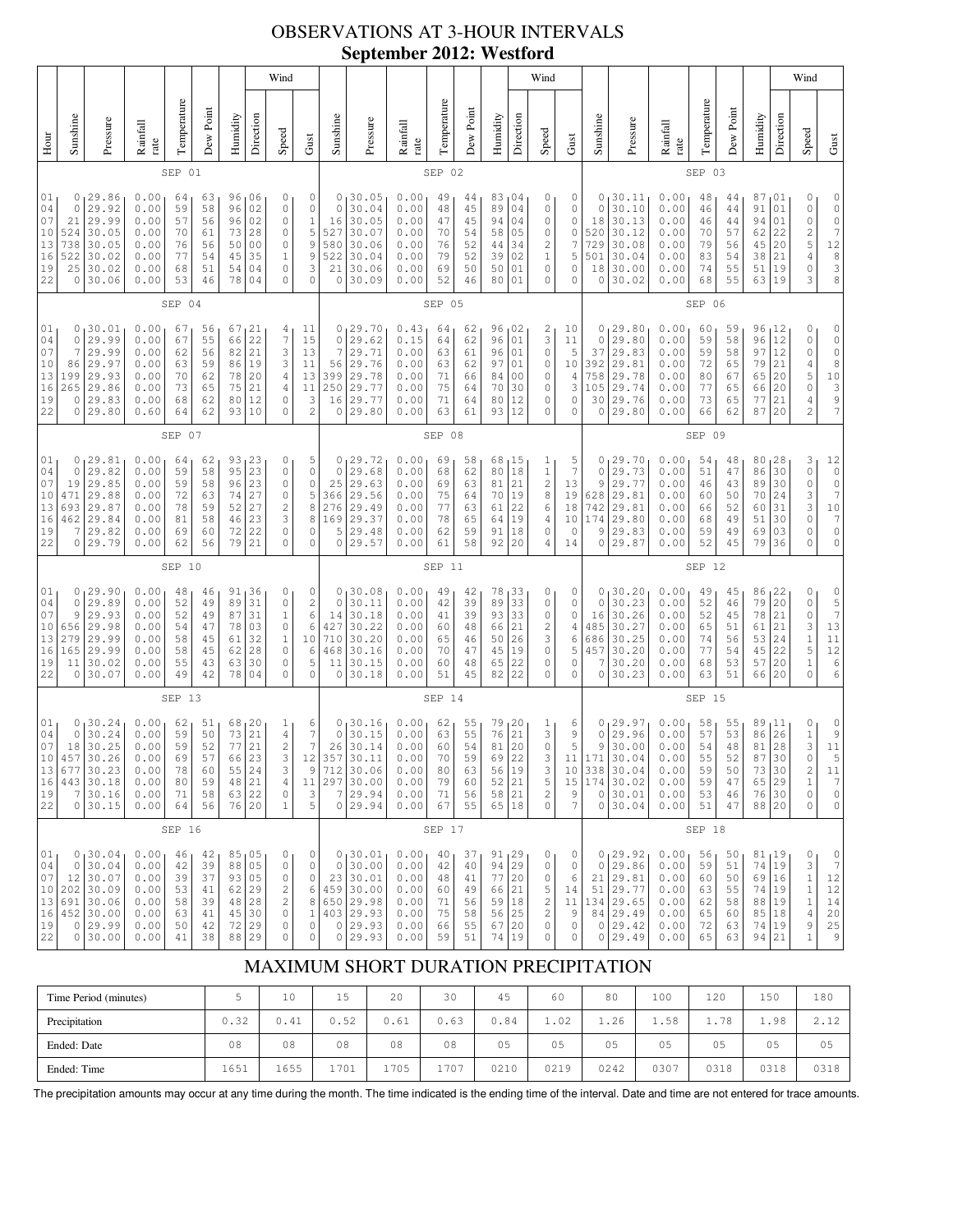### OBSERVATIONS AT 3-HOUR INTERVALS **September 2012: Westford**

|                                                |                                                                                                                                                                                                                                                                                                                                                                                                                                                                                              |                                                                           |                                                              |                                              |                                              |                                                                     | Wind                                             |                                                                                                       |                                                                                        |                                                 |                                                                                      |                                                              |                                              |                                                                                                                               |                                                                                   | Wind                                                         |                                                                                                               |                                                                                                  |                                                                        |                                                                         |                                                                                                                  |                                              |                                                                                                           |                                                                                                     | Wind                                         |                                                                                                                  |                                                                                                                        |
|------------------------------------------------|----------------------------------------------------------------------------------------------------------------------------------------------------------------------------------------------------------------------------------------------------------------------------------------------------------------------------------------------------------------------------------------------------------------------------------------------------------------------------------------------|---------------------------------------------------------------------------|--------------------------------------------------------------|----------------------------------------------|----------------------------------------------|---------------------------------------------------------------------|--------------------------------------------------|-------------------------------------------------------------------------------------------------------|----------------------------------------------------------------------------------------|-------------------------------------------------|--------------------------------------------------------------------------------------|--------------------------------------------------------------|----------------------------------------------|-------------------------------------------------------------------------------------------------------------------------------|-----------------------------------------------------------------------------------|--------------------------------------------------------------|---------------------------------------------------------------------------------------------------------------|--------------------------------------------------------------------------------------------------|------------------------------------------------------------------------|-------------------------------------------------------------------------|------------------------------------------------------------------------------------------------------------------|----------------------------------------------|-----------------------------------------------------------------------------------------------------------|-----------------------------------------------------------------------------------------------------|----------------------------------------------|------------------------------------------------------------------------------------------------------------------|------------------------------------------------------------------------------------------------------------------------|
| $H_{\text{out}}$                               | Sunshine                                                                                                                                                                                                                                                                                                                                                                                                                                                                                     | Pressure                                                                  | Rainfall<br>rate                                             | Temperature                                  | Dew Point                                    | Humidity                                                            | Direction                                        | Speed                                                                                                 | Gust                                                                                   | Sunshine                                        | Pressure                                                                             | Rainfall<br>rate                                             | Temperature                                  | Dew Point                                                                                                                     | Humidity                                                                          | Direction                                                    | Speed                                                                                                         | Gust                                                                                             | Sunshine                                                               | Pressure                                                                | Rainfall<br>rate                                                                                                 | Temperature                                  | Dew Point                                                                                                 | Humidity                                                                                            | Direction                                    | Speed                                                                                                            | $\mbox{Gust}$                                                                                                          |
|                                                |                                                                                                                                                                                                                                                                                                                                                                                                                                                                                              |                                                                           |                                                              | SEP 19                                       |                                              |                                                                     |                                                  |                                                                                                       |                                                                                        |                                                 |                                                                                      |                                                              | SEP 20                                       |                                                                                                                               |                                                                                   |                                                              |                                                                                                               |                                                                                                  |                                                                        |                                                                         |                                                                                                                  | SEP 21                                       |                                                                                                           |                                                                                                     |                                              |                                                                                                                  |                                                                                                                        |
| 01<br>04<br>07<br>$10$<br>13<br>16<br>19<br>22 | 0.05<br>0, 29.58<br>59<br>87 27<br>23<br>55<br>7<br>25<br>$\overline{c}$<br>$\circ$<br>29.71<br>52<br>0.04<br>48<br>86<br>13<br>3<br>29.84<br>0.00<br>48<br>42<br>80<br>28<br>11<br>121<br>29.94<br>0.00<br>43<br>73<br>28<br>3<br>51<br>$\sqrt{2}$<br>772<br>30.02<br>0.00<br>58<br>30<br>57<br>43<br>450<br>30.06<br>0.00<br>40<br>45<br>30<br>$\circ$<br>61<br>30.11<br>0.00<br>49<br>41<br>74<br>06<br>$\circ$<br>$\circ$<br>30.16<br>37<br>$\circ$<br>40<br>88<br>06<br>$\circ$<br>0.00 |                                                                           |                                                              |                                              |                                              | 13<br>$\overline{7}$<br>$\boldsymbol{7}$<br>6<br>$\circ$<br>$\circ$ | $\mathbb O$<br>11<br>673<br>429<br>$\mathbb O$   | 0, 30.19<br>30.19<br>30.22<br>469 30.20<br>30.13<br>30.08<br>30.07<br>0 30.04                         | 0.00<br>0.00<br>0.00<br>0.00<br>0.00<br>0.00<br>0.00<br>0.00                           | 37<br>35<br>34<br>54<br>63<br>65<br>54<br>46    | 35<br>33<br>33<br>45<br>44<br>45<br>45<br>42                                         | 92,04<br>93<br>94<br>73 20<br>50<br>47<br>72<br>86           | 05<br>05<br>19<br>20<br>22<br>21             | 0<br>$\circ$<br>$\mathbb O$<br>$\mathsf{O}\xspace$<br>$\mathsf{O}\xspace$<br>$\overline{4}$<br>$\mathsf{O}\xspace$<br>$\circ$ | 0<br>$\mathsf{O}\xspace$<br>$\mathbb O$<br>6<br>8<br>11<br>$\mathbb O$<br>$\circ$ | $\mathbb O$<br>12<br>431<br>638<br>397<br>$\circ$<br>$\circ$ | 0, 30.04<br>30.02<br>30.03<br>30.03<br>29.97<br>29.92<br>29.90<br>29.94                                       | 0.00<br>0.00<br>0.00<br>0.00<br>0.00<br>0.00<br>0.00<br>0.00                                     | 52<br>52<br>53<br>61<br>70<br>73<br>64<br>59                           | 46<br>47<br>47<br>52<br>55<br>57<br>50<br>50                            | 80, 21<br>81 21<br>81<br>71<br>60<br>56<br>61<br>70 19                                                           | 20<br>20<br>20<br>20<br>19                   | $\mathbb O$<br>$\,1\,$<br>$\sqrt{2}$<br>5<br>$\sqrt{4}$<br>3<br>$\ensuremath{\mathsf{3}}$<br>$\mathbf{1}$ | $\epsilon$<br>$\sqrt{6}$<br>$10$<br>$1\,5$<br>$1\,5$<br>$\begin{bmatrix} 9 \\ 9 \\ 7 \end{bmatrix}$ |                                              |                                                                                                                  |                                                                                                                        |
|                                                | SEP 22                                                                                                                                                                                                                                                                                                                                                                                                                                                                                       |                                                                           |                                                              |                                              |                                              |                                                                     |                                                  | SEP 23                                                                                                |                                                                                        |                                                 |                                                                                      |                                                              |                                              |                                                                                                                               | SEP 24                                                                            |                                                              |                                                                                                               |                                                                                                  |                                                                        |                                                                         |                                                                                                                  |                                              |                                                                                                           |                                                                                                     |                                              |                                                                                                                  |                                                                                                                        |
| 01<br>04<br>07<br>10<br>13<br>16<br>19<br>22   | $\circ$<br>12<br>432<br>227<br>56<br>$\mathbf{0}$                                                                                                                                                                                                                                                                                                                                                                                                                                            | 0, 29.90<br>29.87<br>29.82<br>29.76<br>29.73<br>29.73<br>29.74<br>0 29.77 | 0.00<br>0.00<br>0.00<br>0.00<br>0.00<br>0.00<br>0.00<br>0.00 | 57<br>56<br>54<br>65<br>69<br>60<br>60<br>58 | 49<br>50<br>49<br>54<br>57<br>57<br>57<br>56 | 79<br>82<br>68<br>66<br>88<br>92<br>94                              | 76 17<br>18<br>19<br>17<br>21<br>23<br>20<br>23  | 0<br>$\circ$<br>$\mathbb O$<br>3<br>$\overline{4}$<br>$\circ$<br>$\mathbf{1}$<br>$\circ$              | 2<br>$\,1\,$<br>5<br>7<br>19<br>3<br>$\overline{7}$<br>6                               | $\circ$<br>11<br>489                            | 0, 29, 76<br>29.80<br>29.87<br>29.93<br>788 29.93<br>197 29.93<br>0 29.98<br>0 30.03 | 0.00<br>0.00<br>0.00<br>0.00<br>0.00<br>0.00<br>0.00<br>0.00 | 56<br>52<br>47<br>55<br>60<br>60<br>50<br>43 | 54<br>47<br>42<br>43<br>41<br>38<br>43<br>39                                                                                  | 94, 27<br>84 26<br>82<br>63<br>50<br>45<br>78<br>86                               | 18<br>29<br>25<br>30<br>30<br>23                             | 0<br>$\sqrt{4}$<br>$\circ$<br>$\overline{4}$<br>5<br>$\overline{4}$<br>$\circ$<br>$\circ$                     | 0<br>12<br>$\mathbf{1}$<br>12<br>11<br>10<br>$\circ$<br>$\mathsf{O}\xspace$                      | $\mathsf{O}\xspace$<br>14<br>657<br>793<br>137<br>$\circ$<br>$\circ$   | 0, 30.05<br>30.04<br>30.07<br>30.08<br>30.05<br>30.00<br>29.98<br>29.99 | 0.00<br>0.00<br>0.00<br>0.00<br>0.00<br>0.00<br>0.00<br>0.00                                                     | 44<br>42<br>44<br>52<br>57<br>59<br>48<br>44 | 40<br>39<br>42<br>45<br>42<br>42<br>41<br>40                                                              | 87<br>89<br>93<br>78<br>59<br>53<br>75<br>85                                                        | 25<br>25<br>25<br>22<br>23<br>19<br>23<br>23 | 0<br>$\mathbb O$<br>$\mathbb O$<br>$\mathbf{1}$<br>$\mathbb O$<br>$\mathbb O$<br>$\mathbf 0$<br>$\mathbf 0$      | $\mathsf{O}\xspace$<br>$\mathbb O$<br>$\begin{array}{c} 3 \\ 5 \\ 5 \end{array}$<br>$\mathbb O$<br>$\mathsf{O}\xspace$ |
|                                                | SEP 25                                                                                                                                                                                                                                                                                                                                                                                                                                                                                       |                                                                           |                                                              |                                              |                                              |                                                                     |                                                  |                                                                                                       |                                                                                        |                                                 |                                                                                      |                                                              | SEP 26                                       |                                                                                                                               |                                                                                   |                                                              |                                                                                                               |                                                                                                  | SEP 27                                                                 |                                                                         |                                                                                                                  |                                              |                                                                                                           |                                                                                                     |                                              |                                                                                                                  |                                                                                                                        |
| 01<br>04<br>07<br>10<br>13<br>16<br>19<br>22   | 0<br>$\overline{0}$<br>19<br>592<br>617<br>422<br>$\circ$<br>$\mathbb O$                                                                                                                                                                                                                                                                                                                                                                                                                     | 30.00<br>29.97<br>29.97<br>29.98<br>29.95<br>29.95<br>29.97<br>30.00      | 0.00<br>0.00<br>0.00<br>0.00<br>0.00<br>0.00<br>0.00<br>0.00 | 44<br>45<br>47<br>57<br>64<br>67<br>59<br>59 | 38<br>39<br>39<br>42<br>46<br>47<br>44<br>43 | 78<br>74<br>59<br>52<br>48<br>58<br>56                              | 80, 19<br>20<br>21<br>20<br>21<br>21<br>20<br>19 | $\mathbb O$<br>$\sqrt{2}$<br>$\overline{4}$<br>$\epsilon$<br>3<br>3<br>$\overline{c}$<br>$\mathbf{2}$ | 4<br>10<br>14<br>18<br>21<br>13<br>10<br>9                                             | $\mathbf{0}$<br>$\circ$<br>51<br>179<br>$\circ$ | 0, 29.97<br>29.93<br>29.93<br>29.94<br>29.90<br>90 29.90<br>29.90<br>0 29.97         | 0.00<br>0.00<br>0.00<br>0.00<br>0.00<br>0.00<br>0.00<br>0.00 | 56<br>58<br>53<br>56<br>61<br>62<br>60<br>55 | 43<br>45<br>50<br>53<br>55<br>56<br>55<br>51                                                                                  | 61,19<br>63<br>90<br>92<br>80<br>82<br>85<br>89                                   | 20<br>20<br>22<br>20<br>21<br>21<br>06                       | 0<br>$\overline{4}$<br>$\sqrt{2}$<br>$\mathbb S$<br>$\overline{4}$<br>$\sqrt{2}$<br>$\overline{4}$<br>$\circ$ | 6<br>12<br>11<br>15<br>16<br>7<br>8<br>3                                                         | $\mathbf{0}$<br>$\circ$<br>9<br>520<br>715<br>81<br>$\circ$<br>$\circ$ | 30.02<br>30.07<br>30.14<br>30.20<br>30.21<br>30.18<br>30.20<br>30.22    | 0.00<br>0.00<br>0.00<br>0.00<br>0.00<br>0.00<br>0.00<br>0.00                                                     | 51<br>44<br>39<br>53<br>55<br>56<br>45<br>38 | 49<br>41<br>37<br>45<br>42<br>40<br>38<br>35                                                              | 91,03<br>91<br>93<br>75<br>60<br>56<br>79<br>89                                                     | 03<br>03<br>01<br>35<br>02<br>02<br>02       | $\mathbb O$<br>$\circ$<br>$\mathbb O$<br>$\mathbb O$<br>$\mathbb O$<br>$\mathbf 1$<br>$\mathbb O$<br>$\mathbf 0$ | $\overline{4}$<br>$\circ$<br>$\mathbb O$<br>$\mathbf 1$<br>$\,8\,$<br>$\epsilon$<br>$\mathbb O$<br>$\mathsf{O}\xspace$ |
|                                                |                                                                                                                                                                                                                                                                                                                                                                                                                                                                                              |                                                                           |                                                              | SEP 28                                       |                                              |                                                                     |                                                  |                                                                                                       |                                                                                        | SEP 29                                          |                                                                                      |                                                              |                                              |                                                                                                                               |                                                                                   |                                                              | SEP 30                                                                                                        |                                                                                                  |                                                                        |                                                                         |                                                                                                                  |                                              |                                                                                                           |                                                                                                     |                                              |                                                                                                                  |                                                                                                                        |
| 01<br>04<br>07<br>10<br>13<br>16<br>19<br>22   | $\circ$<br>9<br>318<br>102<br>113<br>$\circ$                                                                                                                                                                                                                                                                                                                                                                                                                                                 | 0, 30.21<br>30.19<br>30.15<br>30.13<br>30.10<br>30.06<br>30.03<br>0 30.01 | 0.00<br>0.00<br>0.00<br>0.00<br>0.00<br>0.00<br>0.00<br>0.00 | 36<br>34<br>35<br>48<br>52<br>52<br>51<br>51 | 34<br>33<br>34<br>47<br>46<br>48<br>46<br>47 | 94<br>94<br>95<br>79<br>87<br>83<br>87                              | 93 02<br>02<br>02<br>22<br>17<br>20<br>20<br>16  | $\,0\,$<br>$\circ$<br>$\circ$<br>$\mathbf{1}$<br>$\circ$<br>$\mathbf{2}$<br>$\circ$<br>$\circ$        | $\circ$<br>$\mathbb O$<br>$\mathbb O$<br>$\overline{4}$<br>5<br>7<br>$\mathbf{1}$<br>6 | $\circ$<br>$\circ$<br>88<br>104<br>69<br>0      | 0, 29.99<br>29.95<br>29.95<br>29.95<br>29.92<br>29.89<br>29.91<br>0 29.90            | 0.00<br>0.00<br>0.00<br>0.00<br>0.00<br>0.00<br>0.00<br>0.00 | 50<br>50<br>50<br>51<br>55<br>53<br>51<br>50 | 48<br>48<br>48<br>50<br>52<br>51<br>49<br>49                                                                                  | 91, 17<br>94<br>95<br>95<br>92<br>92<br>94<br>95                                  | 12<br>12<br>0 <sub>0</sub><br>34<br>03<br>02<br>04           | 0<br>$\mathbb O$<br>$\circ$<br>$\circ$<br>$\circ$<br>$\circ$<br>$\circ$<br>$\circ$                            | 0<br>$\mathsf{O}\xspace$<br>0<br>4<br>$\mathsf{O}\xspace$<br>4<br>$\mathbf{2}$<br>$\overline{4}$ | $\circ$<br>$\circ$<br>83<br>51<br>23<br>$\circ$<br>$\circ$             | 0, 29.88<br>29.87<br>29.85<br>29.84<br>29.77<br>29.70<br>29.66<br>29.61 | 0.00<br>0.00<br>0.00<br>0.00<br>0.00<br>$\ensuremath{\mathbf{0}}$ . $\ensuremath{\mathbf{0}}\,4$<br>0.00<br>0.04 | 50<br>50<br>50<br>52<br>52<br>52<br>50<br>50 | 49<br>49<br>49<br>51<br>50<br>51<br>49<br>49                                                              | 95,32<br>96<br>96<br>96<br>95<br>95<br>96<br>96                                                     | 32<br>32<br>32<br>33<br>31<br>29<br>24       | 0<br>$\mathbb O$<br>$\mathbb O$<br>$\circ$<br>$\mathbf 0$<br>$\mathbb O$<br>3<br>$\mathbf{1}$                    | 0<br>$\mathbb O$<br>$\tilde{0}$<br>$\begin{array}{c} 0 \\ 6 \end{array}$<br>$\mathbf{1}$<br>$\,8\,$<br>6               |
|                                                |                                                                                                                                                                                                                                                                                                                                                                                                                                                                                              |                                                                           |                                                              |                                              |                                              |                                                                     |                                                  |                                                                                                       |                                                                                        |                                                 |                                                                                      |                                                              |                                              |                                                                                                                               |                                                                                   |                                                              |                                                                                                               |                                                                                                  |                                                                        |                                                                         |                                                                                                                  |                                              |                                                                                                           |                                                                                                     |                                              |                                                                                                                  |                                                                                                                        |

### NOTES:

Units are: Temperature= °F, Wind=mph, Pressure=lnches Hg, Precipitation=inches.<br>Wind Direction: Directions are those from which the wind is blowing, indicated in tens of degrees<br>from true north: i.e., 09 for East, 18 for S

# WEATHER NOTES SUMMARY BY HOUR

|                                              |                                                   |                                                                              | Averages                                     |                                              |                                              |                                                      | Resultant<br>Wind                            |                                                          |  |  |  |
|----------------------------------------------|---------------------------------------------------|------------------------------------------------------------------------------|----------------------------------------------|----------------------------------------------|----------------------------------------------|------------------------------------------------------|----------------------------------------------|----------------------------------------------------------|--|--|--|
| Hour                                         | Sunshine                                          | Pressure                                                                     | Temperature                                  | Dew Point                                    | Humidity                                     | Wind Speed                                           | Direction                                    | Speed                                                    |  |  |  |
| 01<br>04<br>07<br>10<br>13<br>16<br>19<br>22 | $\circ$<br>0<br>14<br>370<br>522<br>279<br>6<br>0 | 29.962<br>29.959<br>29.981<br>29.992<br>29.966<br>29.927<br>29.928<br>29.949 | 53<br>52<br>51<br>61<br>66<br>68<br>61<br>55 | 49<br>48<br>47<br>52<br>53<br>52<br>51<br>49 | 85<br>86<br>87<br>75<br>63<br>60<br>72<br>83 | 0.6<br>1.2<br>0.8<br>2.2<br>2.2<br>1.9<br>1.0<br>0.5 | 26<br>23<br>23<br>22<br>23<br>22<br>21<br>20 | .4<br>0<br>0.9<br>0.6<br>1.9<br>1.7<br>1.5<br>0.9<br>0.5 |  |  |  |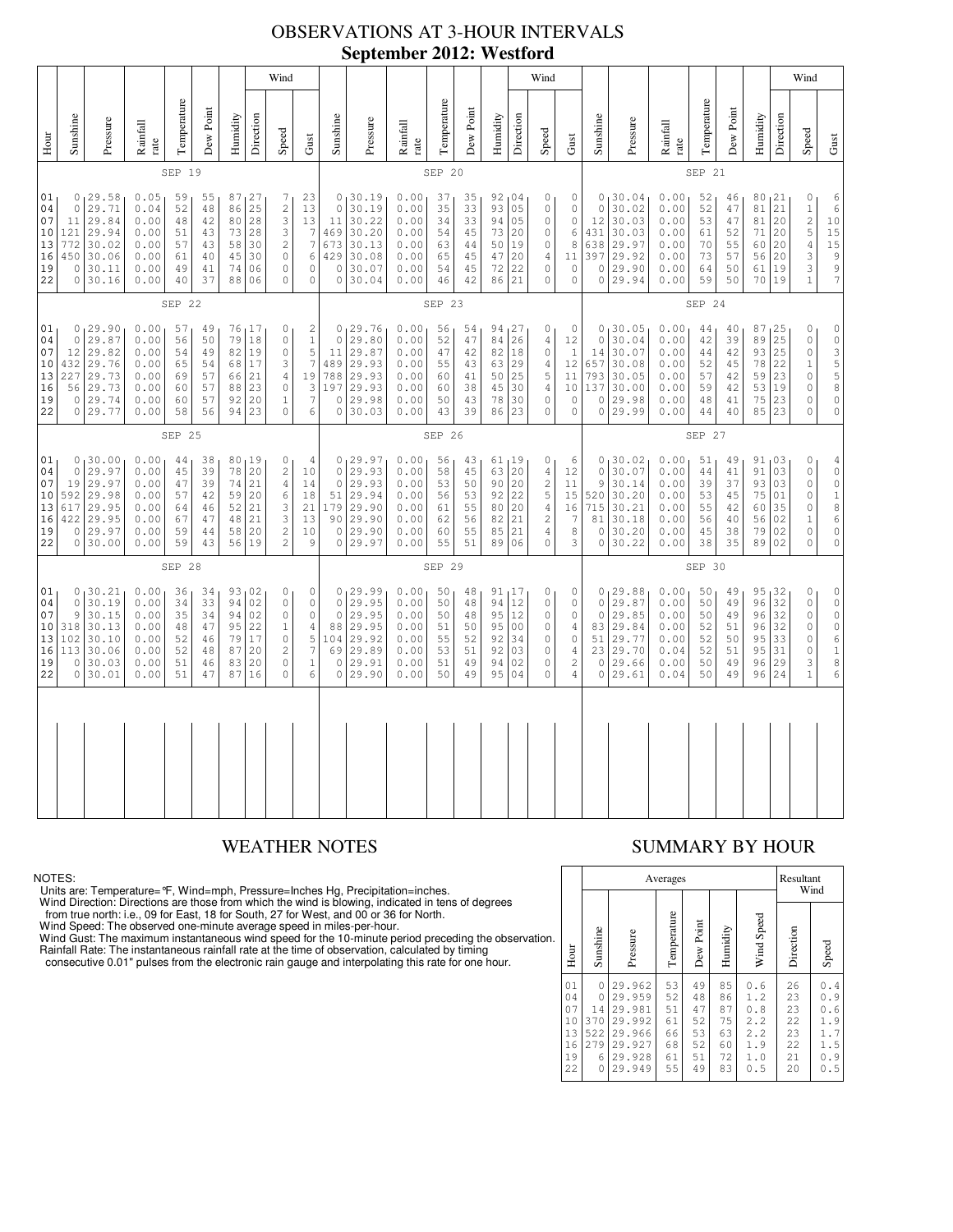# HOURLY PRECIPITATION (Water Equivalent) **September 2012: Westford**

| Date                                                      | A.M. Hour Ending at |                        |          |                             |                                                                                                                                                    |                                                |    |      |      |             |      |    |                              |      |      |    |                                      | P.M. Hour Ending at |    |    |      |                |      |                                                                                                                                                                                                                                                                                                                                                                                                                         | Date                                                      |
|-----------------------------------------------------------|---------------------|------------------------|----------|-----------------------------|----------------------------------------------------------------------------------------------------------------------------------------------------|------------------------------------------------|----|------|------|-------------|------|----|------------------------------|------|------|----|--------------------------------------|---------------------|----|----|------|----------------|------|-------------------------------------------------------------------------------------------------------------------------------------------------------------------------------------------------------------------------------------------------------------------------------------------------------------------------------------------------------------------------------------------------------------------------|-----------------------------------------------------------|
|                                                           | 01                  | 02                     | 03       | 04                          | 05                                                                                                                                                 | 06                                             | 07 | 08   | 09   | 10          | 11   | 12 | 01                           | 02   | 03   | 04 | 05                                   | 06                  | 07 | 08 | 09   | 10             | 11   | 12                                                                                                                                                                                                                                                                                                                                                                                                                      |                                                           |
| 01<br>02<br>03<br>04                                      |                     |                        |          | 05 0.34 0.84 0.81 0.41 0.06 | 0.01                                                                                                                                               |                                                |    | 0.01 |      | $0.01$ 0.01 |      |    |                              |      |      |    |                                      |                     |    |    |      |                |      | $\begin{array}{ c c c c c }\hline \rule[-1mm]{1mm}{3mm} & \rule[-1mm]{1mm}{3mm} & \rule[-1mm]{1mm}{3mm} & \rule[-1mm]{1mm}{3mm} & \rule[-1mm]{1mm}{3mm} & \rule[-1mm]{1mm}{3mm} & \rule[-1mm]{1mm}{3mm} & \rule[-1mm]{1mm}{3mm} & \rule[-1mm]{1mm}{3mm} & \rule[-1mm]{1mm}{3mm} & \rule[-1mm]{1mm}{3mm} & \rule[-1mm]{1mm}{3mm} & \rule[-1mm]{1mm}{3mm} & \rule[-1mm]{1mm}{3mm} & \rule[-1mm]{1mm}{3mm} & \rule[-1mm]{$ |                                                           |
| 06<br>$0.7\,$<br>$08$<br>10                               | 090.01              |                        |          |                             |                                                                                                                                                    |                                                |    |      | 0.01 |             |      |    |                              |      |      |    |                                      | 0.490.160.02        |    |    |      |                |      |                                                                                                                                                                                                                                                                                                                                                                                                                         | 06<br>07<br>08<br>09<br>09<br>10                          |
| 11<br>12<br>13<br>$1\,4$<br>15                            |                     |                        | 0.020.03 |                             |                                                                                                                                                    |                                                |    |      | 0.01 |             | 0.02 |    |                              |      |      |    |                                      |                     |    |    | 0.02 |                | 0.03 |                                                                                                                                                                                                                                                                                                                                                                                                                         | $\begin{array}{c} 11 \\ 12 \\ 13 \\ 14 \\ 15 \end{array}$ |
| 16<br>$17$<br>18<br>20                                    |                     | 19 0.18 0.07 0.03 0.02 |          |                             |                                                                                                                                                    |                                                |    |      |      |             |      |    | 0.010.090.090.030.020.010.01 |      |      |    |                                      |                     |    |    |      | 0.11 0.23 0.10 |      |                                                                                                                                                                                                                                                                                                                                                                                                                         | $\begin{array}{c} 16 \\ 17 \\ 18 \\ 19 \\ 20 \end{array}$ |
| $\begin{array}{c} 21 \\ 22 \end{array}$<br>23<br>24<br>25 |                     |                        |          | 0.01                        |                                                                                                                                                    |                                                |    |      |      |             |      |    |                              |      |      |    | $0.02$ 0.09 0.01 0.04 0.02 0.02 0.02 |                     |    |    |      |                |      |                                                                                                                                                                                                                                                                                                                                                                                                                         | 21<br>22<br>23<br>24<br>25                                |
| 26<br>$27$<br>$2\,8$<br>30                                | 290.010.01          |                        |          |                             |                                                                                                                                                    | $0.03$ 0.03 0.06 0.03<br>0.0300.010.010.050.01 |    |      | 0.01 |             |      |    |                              | 0.01 | 0.01 |    |                                      |                     |    |    |      | 0.0400.04      |      | $\begin{array}{c c} & 26 \\ 27 \\ 0.01 & 28 \end{array}$<br>$0.05$ 0.09 0.03 0.02 0.02 0.01 0.03 0.05 0.05 0.02 0.03 30                                                                                                                                                                                                                                                                                                 | 29                                                        |
|                                                           |                     |                        |          |                             | Sum 0.54 0.94 0.37 0.33 0.29 0.54 Sum 0.54 G.13 0.04 0.07 0.09 0.05 0.01 0.03 0.09 0.09 0.09 0.21 0.06 0.61 0.19 0.07 0.24 0.37 0.33 0.29 0.54 Sum |                                                |    |      |      |             |      |    |                              |      |      |    |                                      |                     |    |    |      |                |      |                                                                                                                                                                                                                                                                                                                                                                                                                         |                                                           |

During a frozen precipitation event, hourly precipitation totals may not be recorded. In this case, daily amounts are typically entered in the last column (hour ending at 12 A.M.)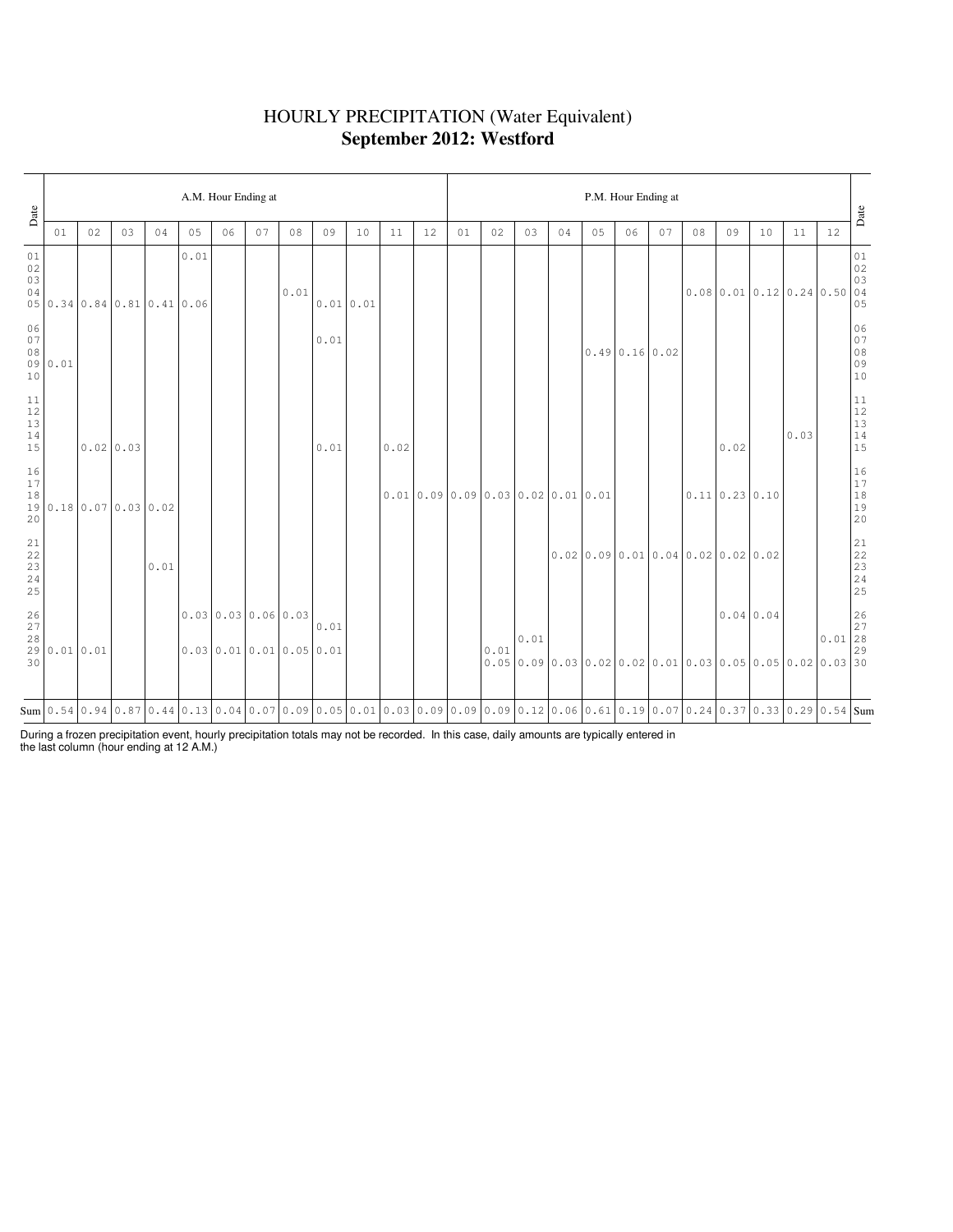### HOUR-BY-HOUR DATA **September 2012: Westford**